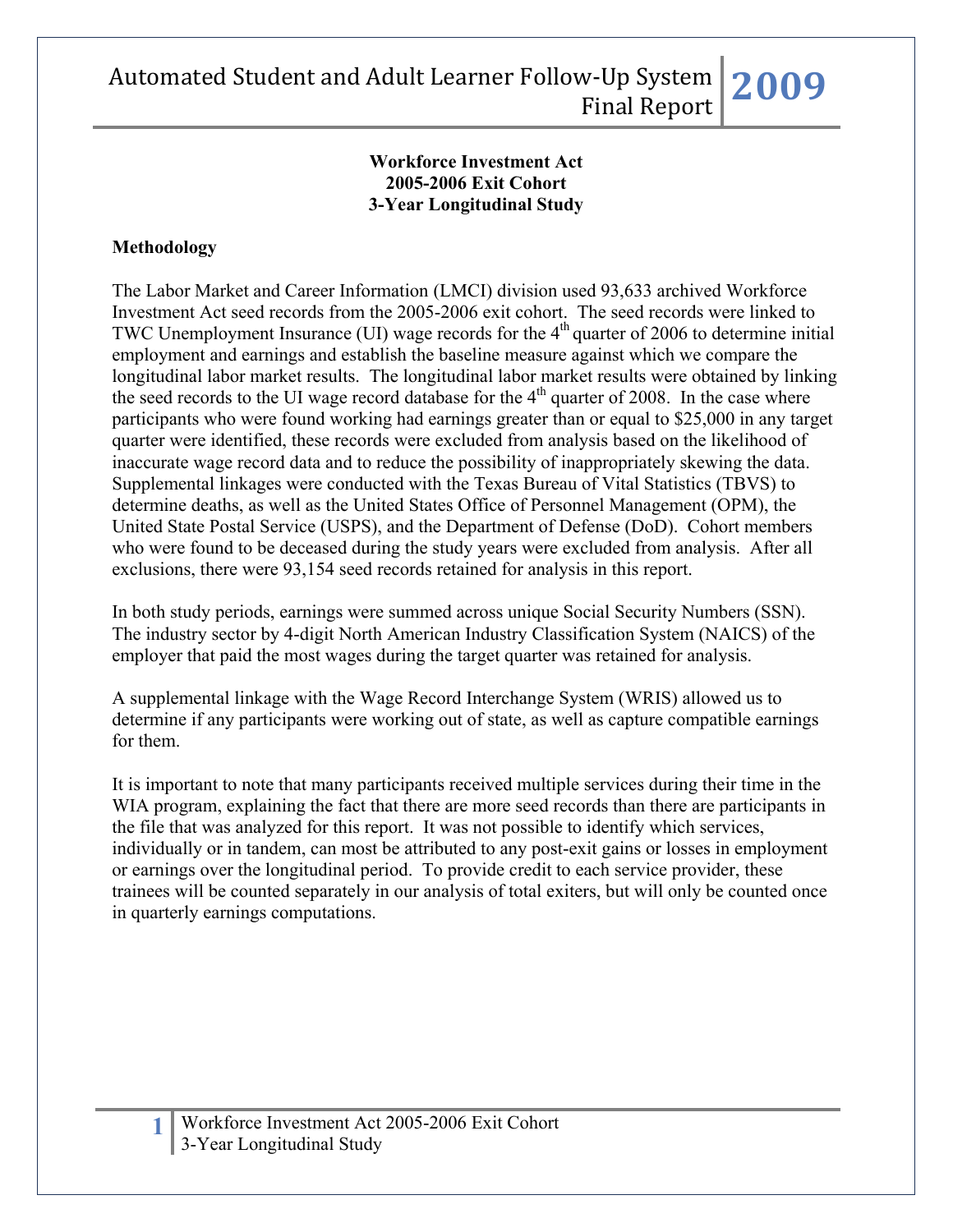#### **Results**

#### **A. Cohort Analysis**

Cohort analysis looks at the results of the group during the two study periods as two distinct sets of data. In cohort analysis it is possible, even likely, that the same persons identified as working in the baseline study period will not be identical to those found working in the terminal time period. Section B of this report presents data on participants working in both study periods.

When the results are analyzed by gender (Tables 1 and 1a), we see that 59.0 percent of males in the cohort were found employed at 4Q2006. Males in the cohort had median quarterly earnings of \$5,657 at 4Q2006. Overall employment for the cohort was 56.5 percent in 4Q2006, with median earnings of \$4,730. At the longitudinal snapshot in 2008, 66.7 percent of females were found employed, with males employed at 65.8 percent. Male exiters had median earnings of \$6,846 in 4Q2008. Employment for the entire cohort was 65.6 percent and median quarterly earnings were \$5,733.

|         |        | $\frac{0}{0}$<br>N |         |                 |  | <b>Median</b> |
|---------|--------|--------------------|---------|-----------------|--|---------------|
| Gender  | N      | Working            | Working | <b>Earnings</b> |  |               |
| Unknown | 2,549  | 598                | 23.5    | \$3,834         |  |               |
| Male    | 37,606 | 22,189             | 59.0    | \$5,657         |  |               |
| Female  | 52,356 | 29,501             | 56.4    | \$4,168         |  |               |
| Total   | 92,511 | 52,288             | 56.5    | \$4,730         |  |               |

**Table 1. Employment and Earnings by Gender in 4Q2006** 

#### **Table 1a. Employment and Earnings by Gender in 4Q2008**

|               |        | N       | $\frac{0}{0}$ | <b>Median</b>   |
|---------------|--------|---------|---------------|-----------------|
| <b>Gender</b> | N      | Working | Working       | <b>Earnings</b> |
| Unknown       | 2,549  | 1,036   | 40.6          | \$5,116         |
| Male          | 37,606 | 24,749  | 65.8          | \$6,846         |
| Female        | 52,356 | 34,934  | 66.7          | \$5,179         |
| Total         | 92,511 | 60,719  | 65.6          | \$5,733         |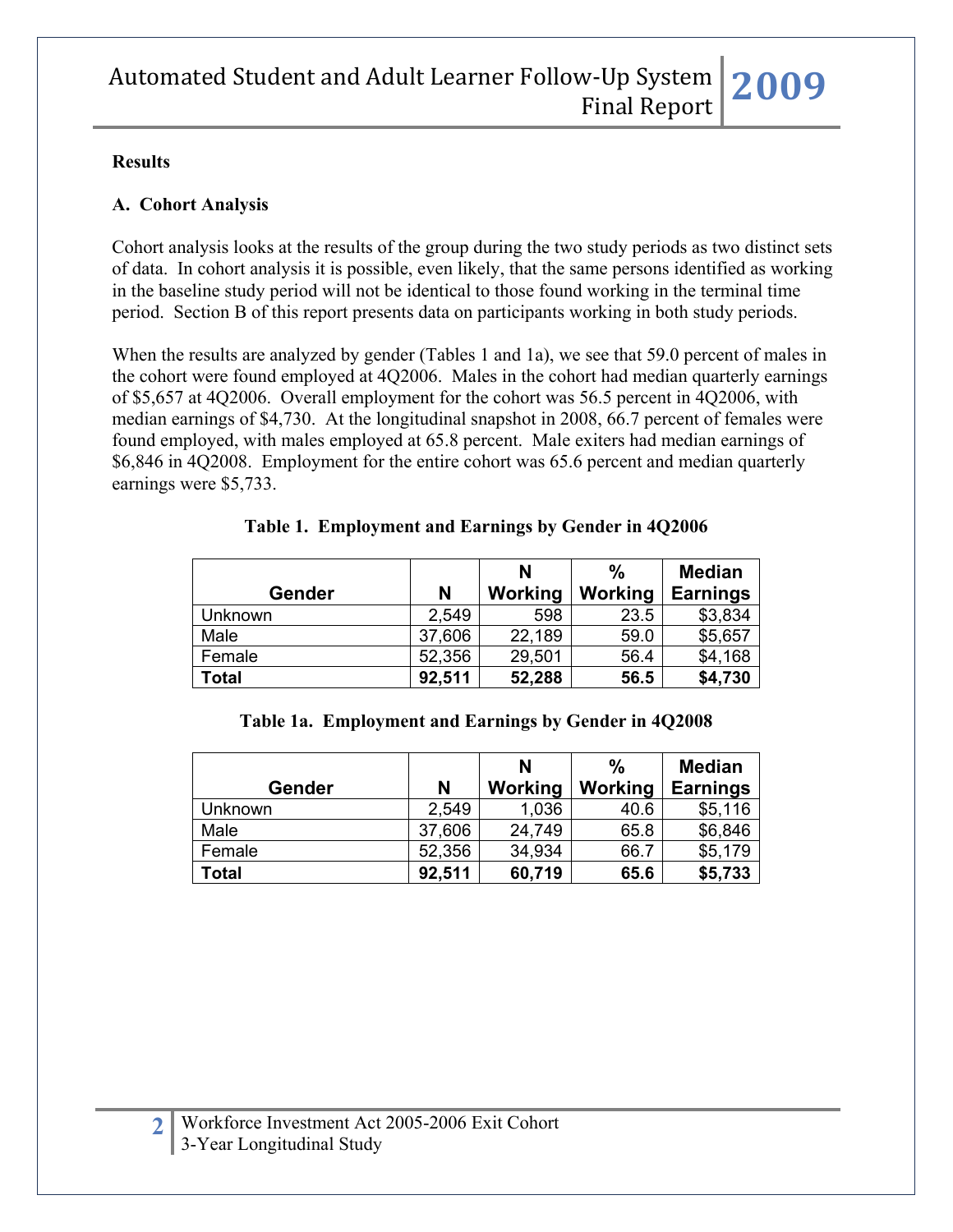Excluding those whose ethnicity was unknown, Hispanics had the highest employment in 4Q2006 with 70.9 percent found working (Table 2). Whites had the highest earnings in 4Q2006 with median earnings of \$6,456. In 2008, Hispanics again had the largest percentage of participants employed, 72.1 percent, while Asians posted the highest median earnings at \$7,945 (Table 2a).

| <b>Ethnicity</b>           | N      | N<br>Working | $\frac{0}{0}$<br>Working | <b>Median</b><br><b>Earnings</b> |
|----------------------------|--------|--------------|--------------------------|----------------------------------|
| Hawaiian Native or Pacific |        |              |                          |                                  |
| Islander                   | 179    | 111          | 62.0                     | \$5,984                          |
| American Indian            | 519    | 326          | 62.8                     | \$5,362                          |
| Asian                      | 1,955  | 761          | 38.9                     | \$6,272                          |
| Unknown                    | 7,520  | 3,800        | 50.5                     | \$6,663                          |
| White                      | 18,257 | 12,614       | 69.1                     | \$6,456                          |
| Hispanic                   | 18,480 | 13,106       | 70.9                     | \$4,356                          |
| <b>Black</b>               | 45,601 | 21,570       | 47.3                     | \$3,657                          |
| <b>Total</b>               | 92,511 | 52,288       | 56.5                     | \$4,730                          |

### **Table 2. Employment and Earnings by Ethnicity in 4Q2006**

#### **Table 2a. Employment and Earnings by Ethnicity in 4Q2008**

| <b>Ethnicity</b>           | N      | N<br>Working | %<br>Working | <b>Median</b><br><b>Earnings</b> |
|----------------------------|--------|--------------|--------------|----------------------------------|
| Hawaiian Native or Pacific |        |              |              |                                  |
| <b>Islander</b>            | 179    | 128          | 71.5         | \$6,969                          |
| American Indian            | 519    | 333          | 64.2         | \$6,324                          |
| Asian                      | 1,955  | 988          | 50.5         | \$7,945                          |
| Unknown                    | 7,520  | 4,683        | 62.3         | \$7,188                          |
| White                      | 18,257 | 12,910       | 70.7         | \$7,835                          |
| Hispanic                   | 18,480 | 13,325       | 72.1         | \$5,409                          |
| <b>Black</b>               | 45,601 | 28,352       | 62.2         | \$4,923                          |
| <b>Total</b>               | 92,511 | 60,719       | 65.6         | \$5,733                          |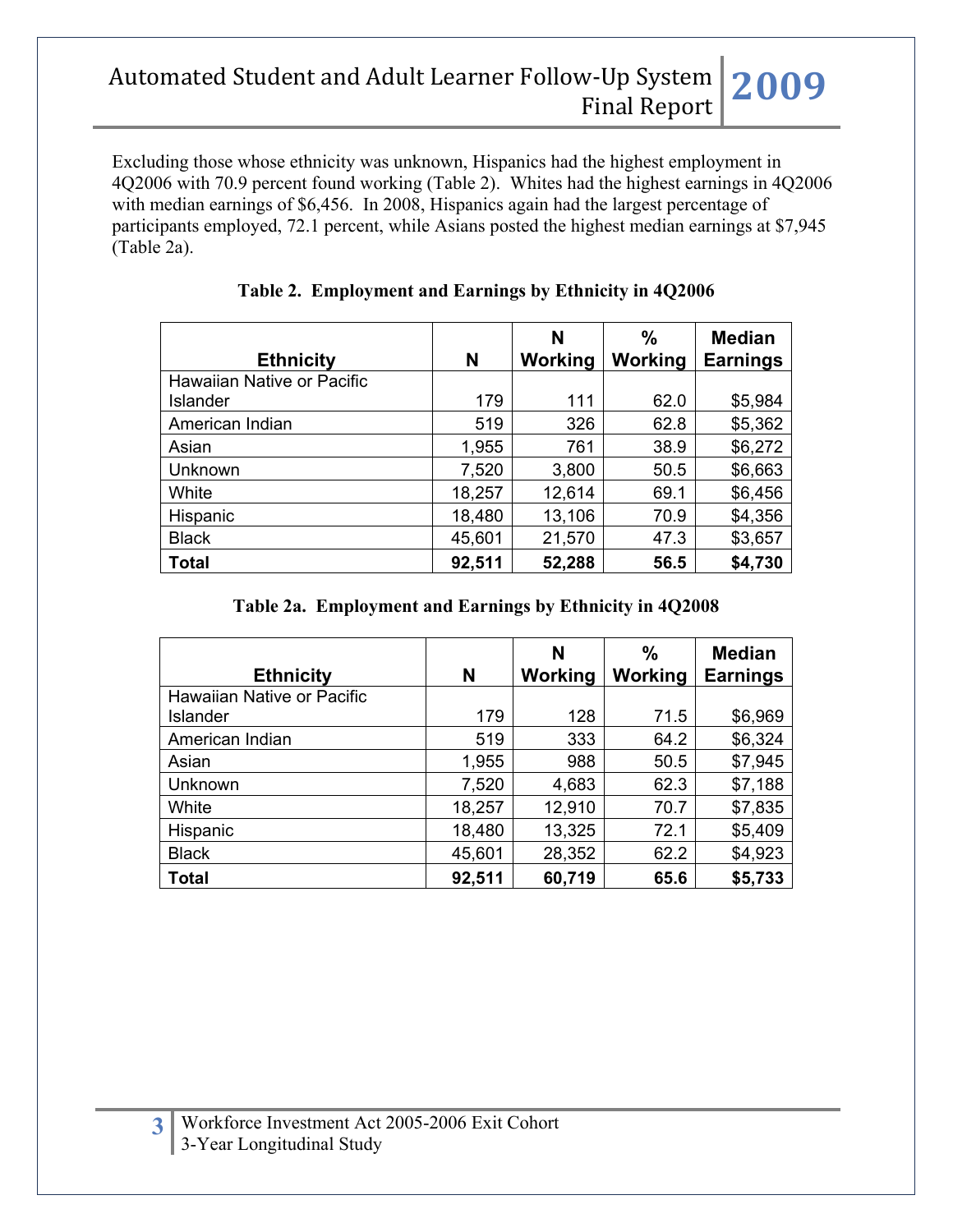Tables 3 and 3a show labor market results by grant type. In 4Q2006, Dislocated grant recipients had the highest employment at 77.9 percent, and Dislocated grant recipients also had the highest median quarterly earnings in 4Q2006 with \$6,028. In 4Q2008, Dislocated grant recipients again had the highest employment at 76.2 percent, as well as the highest median quarterly earnings in 4Q2008 with \$7,296.

|                   |        | N       | $\frac{0}{0}$ | <b>Median</b>   |
|-------------------|--------|---------|---------------|-----------------|
| <b>Grant Type</b> | N      | Working | Working       | <b>Earnings</b> |
| <b>Dislocated</b> | 8,471  | 6,596   | 77.9          | \$6,028         |
| Youth             | 11,329 | 5,893   | 52.0          | \$1,939         |
| Adult             | 32,143 | 24,893  | 77.4          | \$5,825         |
| Unknown           | 40,568 | 14,906  | 36.7          | \$3,611         |
| <b>Total</b>      | 92,511 | 52,288  | 56.5          | \$4,730         |

### **Table 3. Employment and Earnings by Grant Type in 4Q2006**

### **Table 3a. Employment and Earnings by Grant Type in 4Q2008**

|                   |        | N       | $\%$    | <b>Median</b>   |
|-------------------|--------|---------|---------|-----------------|
| <b>Grant Type</b> | N      | Working | Working | <b>Earnings</b> |
| <b>Dislocated</b> | 8,471  | 6,458   | 76.2    | \$7,296         |
| Youth             | 11,329 | 6,918   | 61.1    | \$2,999         |
| Adult             | 32,143 | 23,761  | 73.9    | \$6,998         |
| Unknown           | 40,568 | 23,582  | 58.1    | \$5,143         |
| <b>Total</b>      | 92,511 | 60,719  | 65.6    | \$5,733         |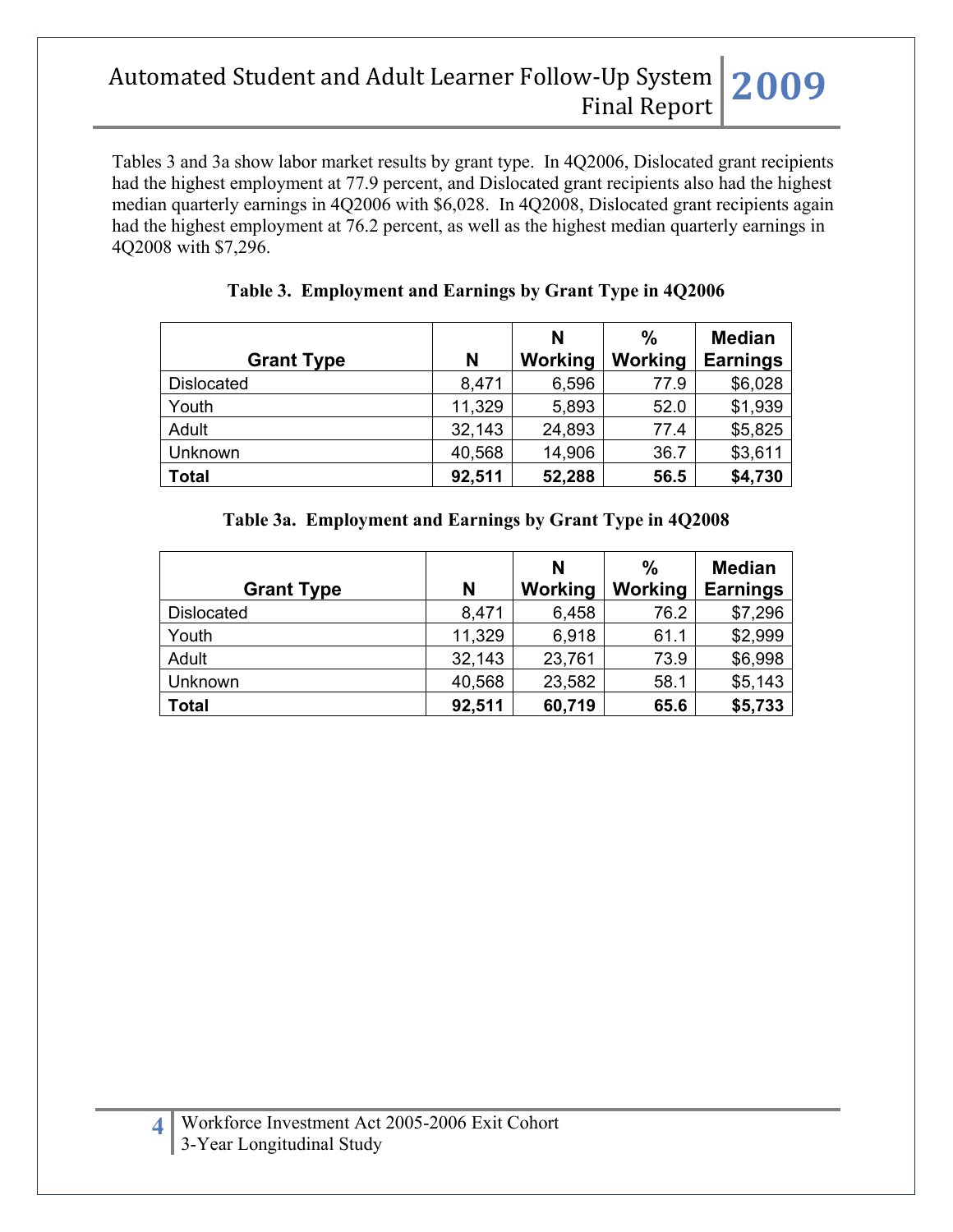Tables 4 and 4a show employment and earnings by Training Activity. Participants who received Vocational Training had the highest employment in 4Q2006 with 75.0 percent employed. Those participants also had the highest median quarterly earnings with \$5,047. Three years after exit, Vocational Training recipients again had the highest employment with 73.9 percent employed, and they also had the highest median quarterly earnings with \$6,221.

|                            |        | N       | $\frac{0}{0}$ | <b>Median</b>   |
|----------------------------|--------|---------|---------------|-----------------|
| <b>Training Activity</b>   | N      | Working | Working       | <b>Earnings</b> |
| <b>Vocational Training</b> | 13,492 | 10,124  | 75.0          | \$5,047         |
| Non-Vocational             | 79.019 | 42,164  | 53.4          | \$4,636         |
| Total                      | 92.511 | 52,288  | 56.5          | \$4,730         |

#### **Table 4. Employment and Earnings by Training Activity in 4Q2006**

|  | Table 4a. Employment and Earnings by Education Level in 4Q2008 |  |
|--|----------------------------------------------------------------|--|
|  |                                                                |  |

| <b>Training Activity</b>   | N      | N<br>Working | $\%$<br>Working | <b>Median</b><br><b>Earnings</b> |
|----------------------------|--------|--------------|-----------------|----------------------------------|
| <b>Vocational Training</b> | 13.492 | 9.976        | 73.9            | \$6,221                          |
| Non-Vocational             | 79.019 | 50,743       | 64.2            | \$5,630                          |
| <b>Total</b>               | 92,511 | 60,719       | 65.6            | \$5,733                          |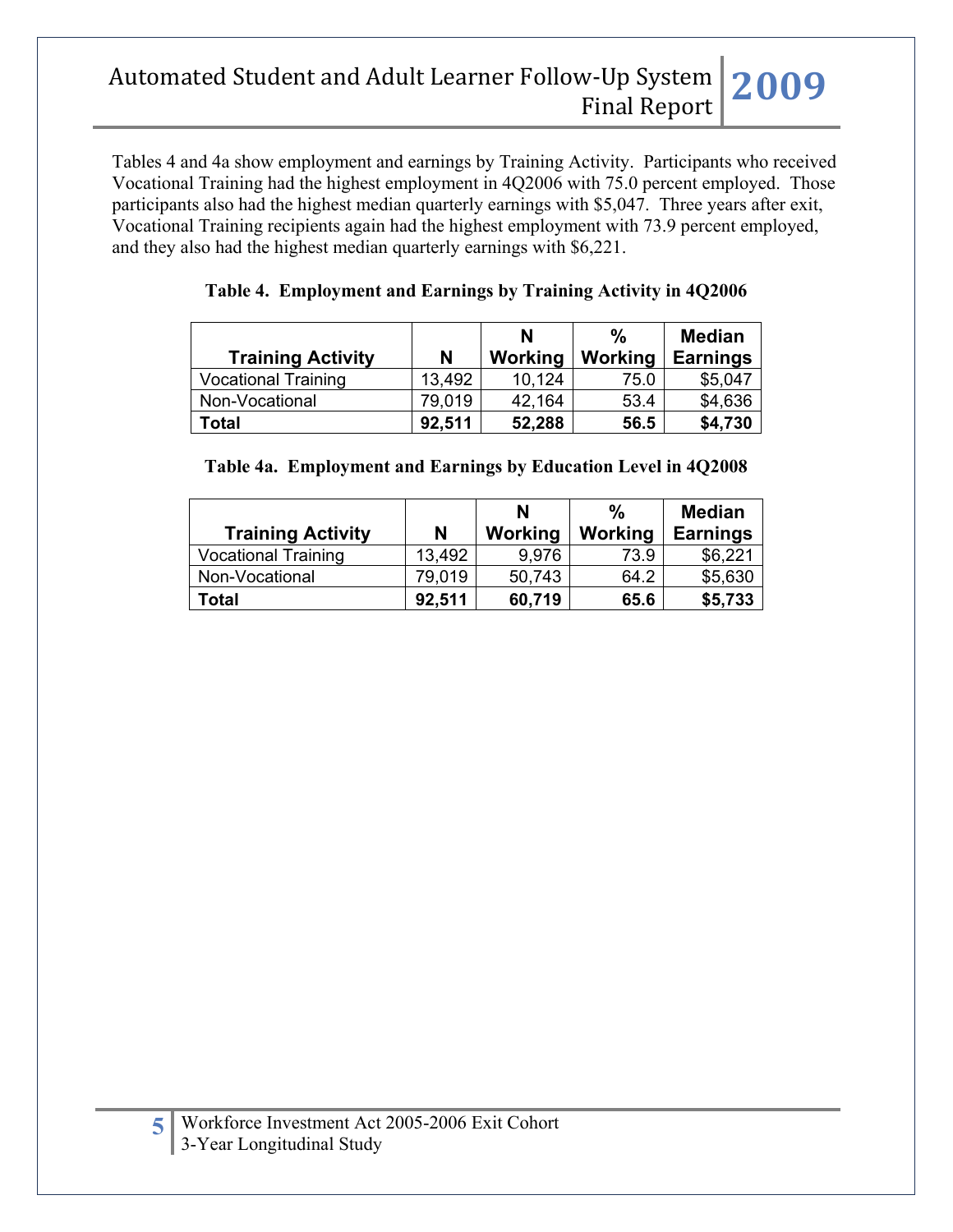Table 5 shows employment and earnings by Local Workforce Development Area (LWDA). West Central LWDA had the highest percentage of program exiters employed during 4Q2006 with 82.0 percent employed, followed by Texoma LWDA with 81.1 percent employed. North Central LWDA exiters had the highest median quarterly earnings in 4Q2006 with \$6,924. North Texas LWDA had the highest employment in 4Q2008 with 79.7 percent employed, followed by Texoma LWDA with 78.4 percent employed. Texoma LWDA posted the highest median earnings at 4Q2008 with \$7,776.

|                         |                  | All Working in 4Q2006 |                   |                 |                    | All Working in 4Q2008 |         |                 |
|-------------------------|------------------|-----------------------|-------------------|-----------------|--------------------|-----------------------|---------|-----------------|
|                         |                  | $\mathbf N$           | %                 | <b>Median</b>   |                    | N                     | %       | <b>Median</b>   |
| <b>LWDA</b>             | N                | Working               | Working           | <b>Earnings</b> | N                  | Working               | Working | <b>Earnings</b> |
| Concho Valley           | 278              | 166                   | 59.7              | \$4,598         | 278                | 166                   | 59.7    | \$5,865         |
| South Plains            | $\overline{287}$ | $\overline{205}$      | 71.4              | \$4,327         | $\overline{287}$   | 224                   | 78.1    | \$4,984         |
| Panhandle               | 363              | 273                   | 75.2              | \$5,619         | 363                | 283                   | 78.0    | \$7,197         |
| South Texas             | 372              | 273                   | 73.4              | \$4,324         | 372                | 291                   | 78.2    | \$5,481         |
| Permian Basin           | 386              | 293                   | 75.9              | \$4,855         | 386                | 273                   | 70.7    | \$6,453         |
| North Texas             | 399              | 314                   | 78.7              | \$5,876         | 399                | 318                   | 79.7    | \$7,586         |
| <b>Heart of Texas</b>   | 401              | 269                   | 67.1              | \$4,855         | 401                | 285                   | 71.1    | \$5,885         |
| Unknown                 | 437              | 286                   | 65.5              | \$3,691         | 437                | 283                   | 64.8    | \$4,825         |
| Golden Crescent         | 482              | 364                   | 75.5              | \$6,003         | 482                | 368                   | 76.4    | \$7,361         |
| <b>Rural Capital</b>    | 562              | 347                   | 61.7              | \$5,011         | 562                | 378                   | 67.3    | \$5,699         |
| <b>West Central</b>     | 565              | 463                   | 82.0              | \$5,917         | 565                | 423                   | 74.9    | \$6,236         |
| Middle Rio Grande       | 582              | 362                   | 62.2              | \$2,573         | 582                | 424                   | 72.9    | \$4,023         |
| <b>Brazos Valley</b>    | 705              | 504                   | 71.5              | \$4,749         | 705                | 539                   | 76.5    | \$6,124         |
| North East Texas        | $\overline{723}$ | 452                   | 62.5              | \$5,422         | $\overline{723}$   | 529                   | 73.2    | \$6,995         |
| <b>Central Texas</b>    | 959              | 634                   | 66.1              | \$3,838         | 959                | 661                   | 68.9    | \$5,679         |
| <b>Cameron County</b>   | 1,326            | 659                   | 49.7              | \$3,863         | 1,326              | 680                   | 51.3    | \$5,416         |
| Texoma                  | 1,402            | 1,137                 | 81.1              | \$6,889         | 1,402              | 1,099                 | 78.4    | \$7,776         |
| <b>Coastal Bend</b>     | 1,497            | 910                   | 60.8              | \$4,031         | 1,497              | 1,046                 | 69.9    | \$5,080         |
| Deep East Texas         | 1,597            | 1,117                 | 69.9              | \$4,929         | 1,597              | 1,103                 | 69.1    | \$6,160         |
| Capital Area            | 1,783            | 1,110                 | 62.3              | \$5,184         | 1,783              | 1,211                 | 67.9    | \$6,024         |
| <b>East Texas</b>       | 2,769            | 1,529                 | 55.2              | \$4,199         | 2,769              | 1,801                 | 65.0    | \$5,385         |
| <b>Upper Rio Grande</b> | 2,783            | 1,727                 | 62.1              | \$3,730         | 2,783              | 1,848                 | 66.4    | \$4,843         |
| <b>Tarrant County</b>   | 2,890            | 1,652                 | 57.2              | \$4,610         | 2,890              | 1,858                 | 64.3    | \$5,791         |
| North Central           | 2,955            | 2,129                 | $\overline{72}.1$ | \$6,924         | $\overline{2,955}$ | 2,289                 | 77.5    | \$7,768         |
| Alamo                   | 3,497            | 2,314                 | 66.2              | \$4,305         | 3,497              | 2,356                 | 67.4    | \$5,184         |
| Lower Rio Grande        |                  |                       |                   |                 |                    |                       |         |                 |
| Valley                  | 4,543            | 3,310                 | 72.9              | \$3,932         | 4,543              | 3,338                 | 73.5    | \$5,005         |
| South East Texas        | 4,969            | 2,663                 | 53.6              | \$3,802         | 4,969              | 3,028                 | 60.9    | \$5,350         |
| Dallas                  | 12,891           | 8,517                 | 66.1              | \$6,088         | 12,891             | 9,415                 | 73.0    | \$6,760         |
| <b>Gulf Coast</b>       | 40,108           | 18,309                | 45.7              | \$4,221         | 40,108             | 24,202                | 60.3    | \$5,397         |
| <b>Total</b>            | 92,511           | 52,288                | 56.5              | \$4,730         | 92,511             | 60,719                | 65.6    | \$5,733         |

### **Table 5. Employment and Earnings by LWDA**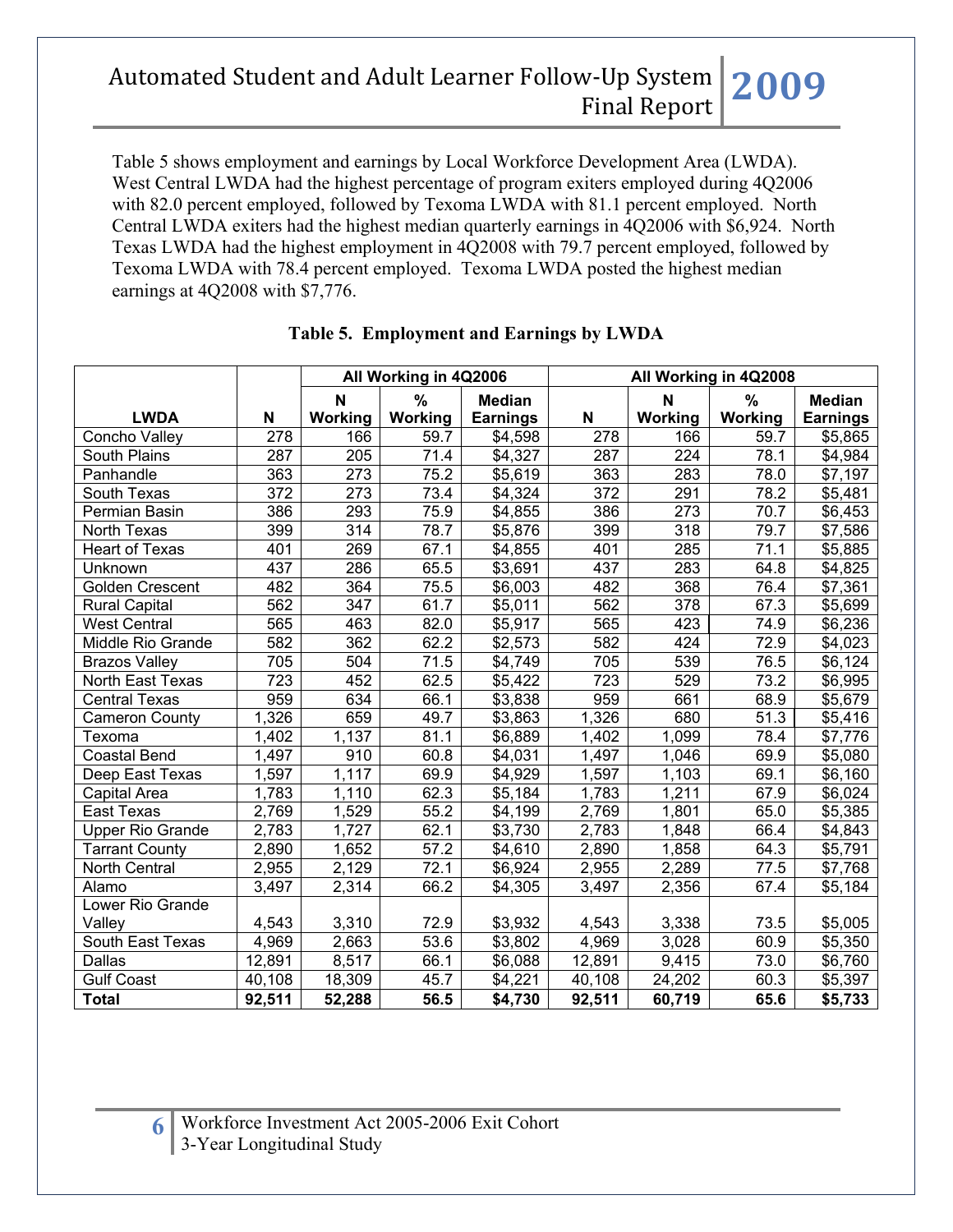Employment Services was the most common industry of employment for program exiters working at 4Q2006 (Table 6). Employment Services usually include temporary employment agencies that many employers use to find workers to try out first before hiring permanently. Employers also use Temporary Employment Agencies to augment staff during high demand periods without being saddled with paying benefits for permanent staff. Participants employed in the General Medical and Surgical Hospitals sector had the highest median earnings with \$8,591.

|                                                   |           | <b>Median</b>   | <b>NAICS</b> |
|---------------------------------------------------|-----------|-----------------|--------------|
| <b>Industry of Employment</b>                     | N Working | <b>Earnings</b> | Code         |
| <b>Employment Services</b>                        | 4,948     | \$3,221         | 5613         |
| <b>Limited-Service Eating Places</b>              | 2,169     | \$1,543         | 7222         |
| <b>General Medical and Surgical Hospitals</b>     | 1,875     | \$8,591         | 6221         |
| <b>Elementary and Secondary Schools</b>           | 1,765     | \$4,144         | 6111         |
| Household and Institutional Furniture and Kitchen |           |                 |              |
| <b>Cabinet Manufacturing</b>                      | 1,607     | \$6,146         | 3371         |
| <b>Other General Merchandise Stores</b>           | 1,344     | \$3,246         | 4529         |
| <b>Nursing Care Facilities</b>                    | 1,195     | \$4,080         | 6231         |
| Home Health Care Services                         | 1,155     | \$2,362         | 6216         |
| <b>Full-Service Restaurants</b>                   | 1,084     | \$2,027         | 7221         |
| <b>Business Support Services</b>                  | 959       | \$3,922         | 5614         |

### **Table 6. Top 10 Industries of Employment for All Working in 4Q2006**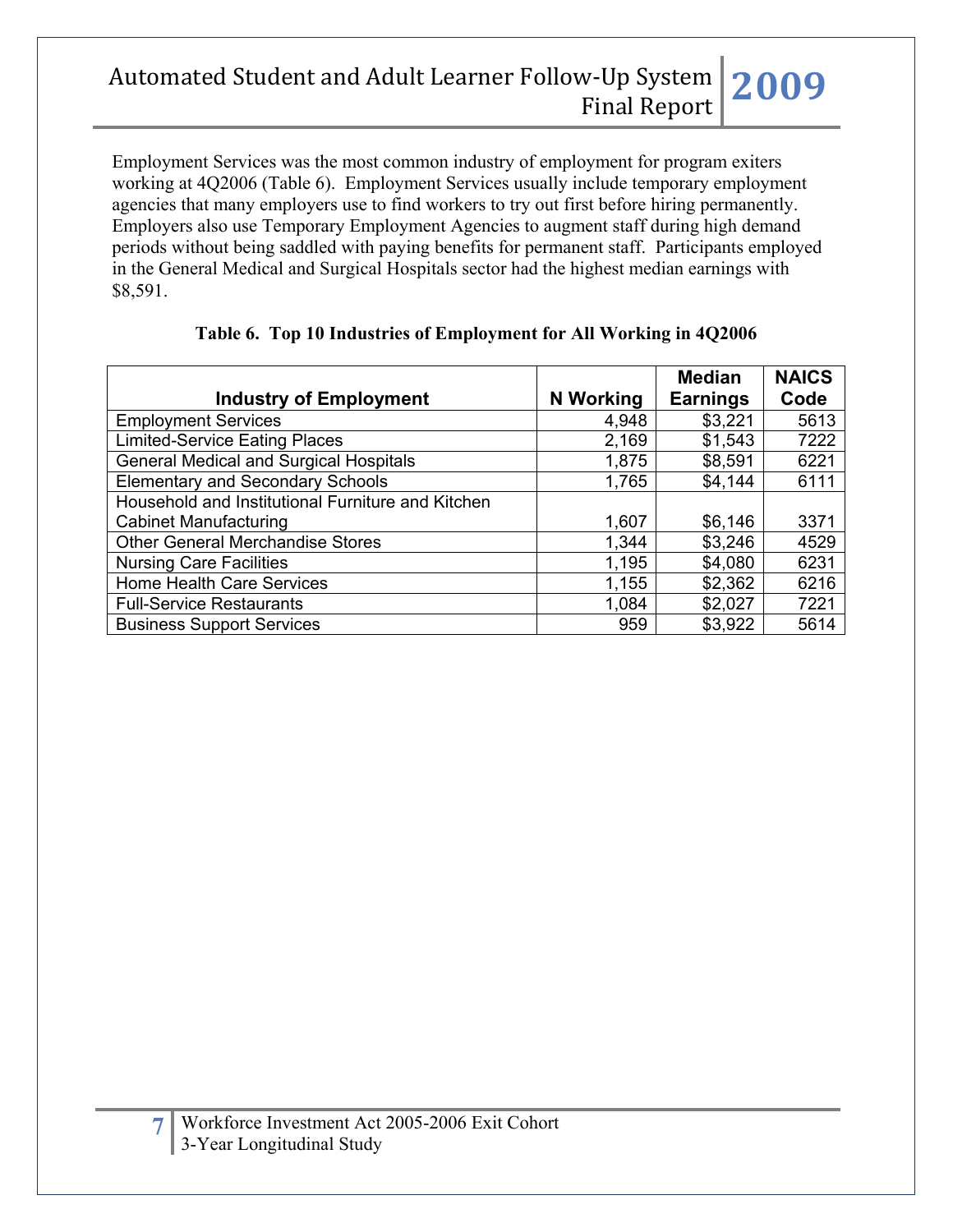Table 7 shows the top ten industries of employment for all working in the 4<sup>th</sup> quarter of 2008. Employment Services was still the most common industry sector of employment, followed by Elementary and Secondary Schools. Those employed in the General Medical and Surgical Hospitals sector again had the highest median earnings with \$9,417.

|                                               | N       | <b>Median</b>   | <b>NAICS</b> |
|-----------------------------------------------|---------|-----------------|--------------|
| <b>Industry of Employment</b>                 | Working | <b>Earnings</b> | Code         |
| <b>Employment Services</b>                    | 3,519   | \$3,790         | 5613         |
| <b>Elementary and Secondary Schools</b>       | 2,074   | \$5,205         | 6111         |
| <b>General Medical and Surgical Hospitals</b> | 1,867   | \$9,417         | 6221         |
| <b>Limited-Service Eating Places</b>          | 1,719   | \$2,160         | 7222         |
| <b>Home Health Care Services</b>              | 1,348   | \$2,976         | 6216         |
| <b>Other General Merchandise Stores</b>       | 1,347   | \$4,182         | 4529         |
| Executive, Legislative, and Other             |         |                 |              |
| <b>General Government Support</b>             | 1,083   | \$7,890         | 9211         |
| <b>Nursing Care Facilities</b>                | 1,029   | \$4,880         | 6231         |
| <b>Offices of Physicians</b>                  | 934     | \$6,559         | 6211         |
| Household and Institutional Furniture and     |         |                 |              |
| Kitchen Cabinet Manufacturing                 | 914     | \$7,129         | 337'         |

**Table 7. Top 10 Industries of Employment for All Working in 4Q2008**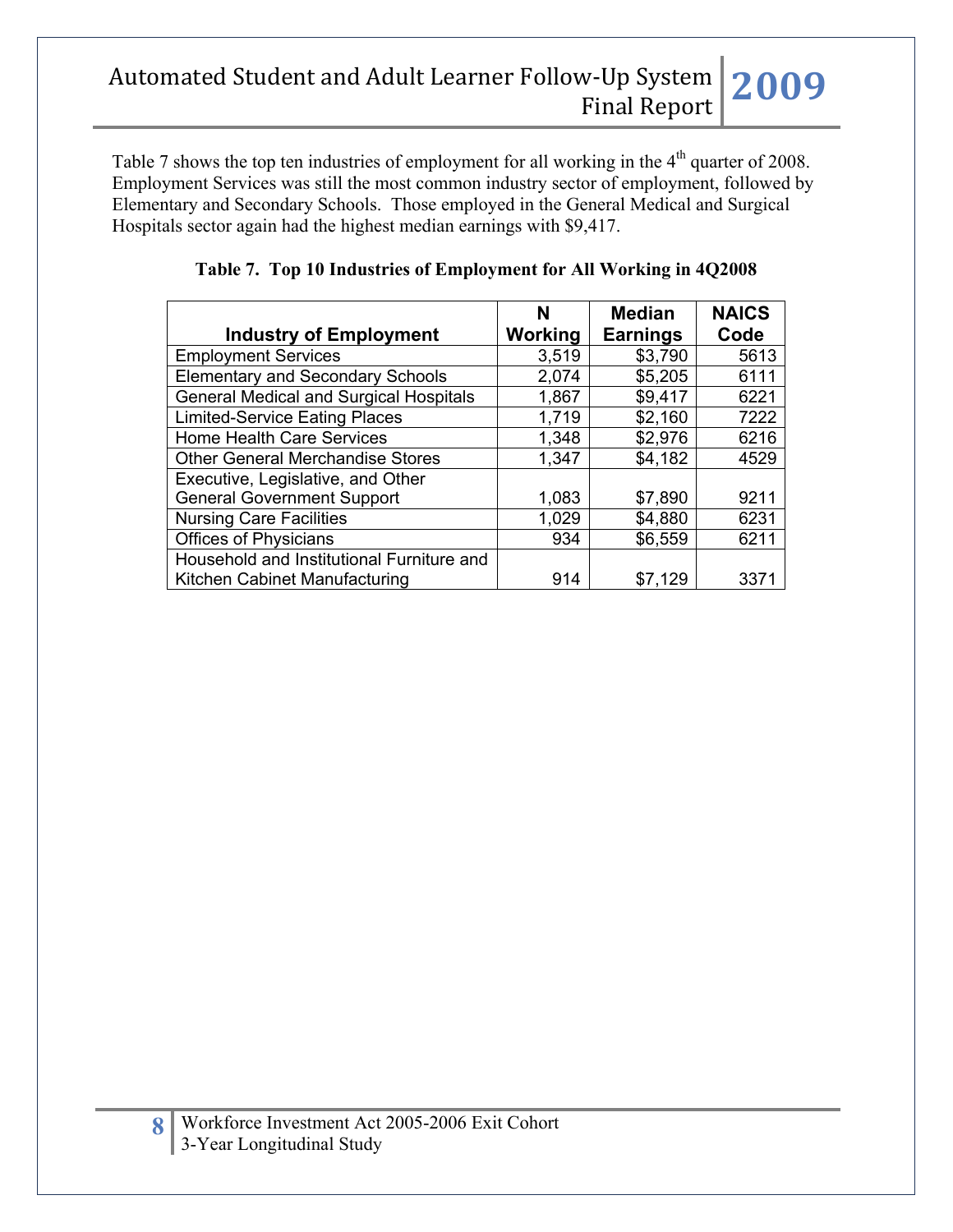### **B. Individuals Found Working in Both Study Periods**

The first part of this study looked at a snapshot of labor market outcomes for WIA participants who exited in PY 2006. This part of the study is designed to more closely examine the outcomes associated with continued employment. Labor market data for participants who were found working in 4Q2006 and also found working in the  $4<sup>th</sup>$  quarter of 2008 were analyzed.

Female participants showed the highest employment retention between study periods at 82.0 percent (Table 8). Male participants had the highest median earnings at 4Q2008 with \$7,611. Males also had the highest earnings gains over the study period, \$1,954. Overall employment retention for the cohort over the study period was 81.6 percent, with median earnings of \$6,346 and earnings gains of \$1,616.

|               |        | Working in 4Q2006 and<br>Working in 4Q2006<br>4Q2008 |                          |                                  |              |                 |                                  |                                       |
|---------------|--------|------------------------------------------------------|--------------------------|----------------------------------|--------------|-----------------|----------------------------------|---------------------------------------|
| <b>Gender</b> | N      | <b>N</b><br>Working                                  | $\frac{9}{6}$<br>Working | <b>Median</b><br><b>Earnings</b> | N<br>Working | $\%$<br>Working | <b>Median</b><br><b>Earnings</b> | <b>Earnings</b><br>Gains/<br>(Losses) |
| Unknown       | 2,549  | 598                                                  | 23.5                     | \$3,834                          | 450          | 75.3            | \$5,566                          | \$1,732                               |
| Male          | 37,606 | 22,189                                               | 59.0                     | \$5,657                          | 18,045       | 81.3            | \$7,611                          | \$1,954                               |
| Female        | 52,356 | 29,501                                               | 56.4                     | \$4,168                          | 24,186       | 82.0            | \$5,656                          | \$1,488                               |
| <b>Total</b>  | 92,511 | 52,288                                               | 56.5                     | \$4,730                          | 42,681       | 81.6            | \$6,346                          | \$1,616                               |

#### **Table 8. Employment Retention and Earnings Gains by Gender**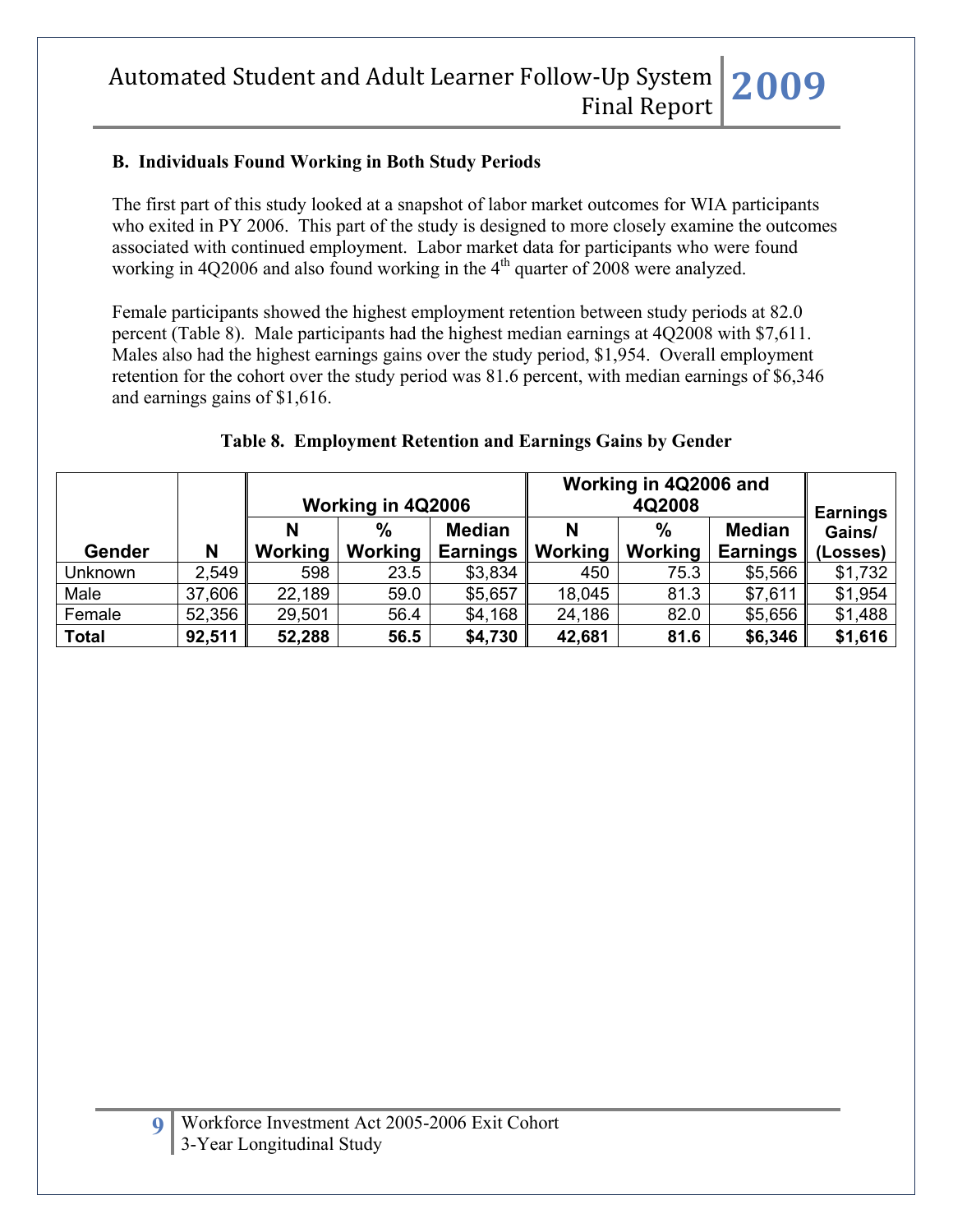Table 9 shows that Hawaiian Native or Pacific Islander participants had employment retention of 86.5 percent, the highest in the group, followed by Asians with 84.8 percent employment retention. Asian participants had the highest earnings gains over the period at \$2,478. Whites had the second highest earnings gains over the period at \$1,926.

|                       |        |              | Working in 4Q2006 |                                  | Working in 4Q2006 and<br>4Q2008 |                     |                                  | <b>Earnings</b>    |
|-----------------------|--------|--------------|-------------------|----------------------------------|---------------------------------|---------------------|----------------------------------|--------------------|
| <b>Ethnicity</b>      | N      | N<br>Working | %<br>Working      | <b>Median</b><br><b>Earnings</b> | N<br>Working                    | %<br><b>Working</b> | <b>Median</b><br><b>Earnings</b> | Gains/<br>(Losses) |
| Hawaiian<br>Native or |        |              |                   |                                  |                                 |                     |                                  |                    |
| Pacific Islander      | 179    | 111          | 62.0              | \$5,984                          | 96                              | 86.5                | \$7,249                          | \$1,265            |
| American              |        |              |                   |                                  |                                 |                     |                                  |                    |
| Indian                | 519    | 326          | 62.8              | \$5,362                          | 261                             | 80.1                | \$6,923                          | \$1,561            |
| Asian                 | 1,955  | 761          | 38.9              | \$6,272                          | 645                             | 84.8                | \$8,750                          | \$2,478            |
| Unknown               | 7,520  | 3,800        | 50.5              | \$6,663                          | 3,320                           | 87.4                | \$7,876                          | \$1,213            |
| White                 | 18,257 | 12,614       | 69.1              | \$6,456                          | 10,512                          | 83.3                | \$8,382                          | \$1,926            |
| Hispanic              | 18,480 | 13,106       | 70.9              | \$4,356                          | 10,845                          | 82.7                | \$5,755                          | \$1,399            |
| <b>Black</b>          | 45,601 | 21,570       | 47.3              | \$3,657                          | 17,002                          | 78.8                | \$5,456                          | \$1,799            |
| <b>Total</b>          | 92,511 | 52,288       | 56.5              | \$4,730                          | 42,681                          | 81.6                | \$6,346                          | \$1,616            |

## **Table 9. Employment Retention and Earnings Gains by Ethnicity**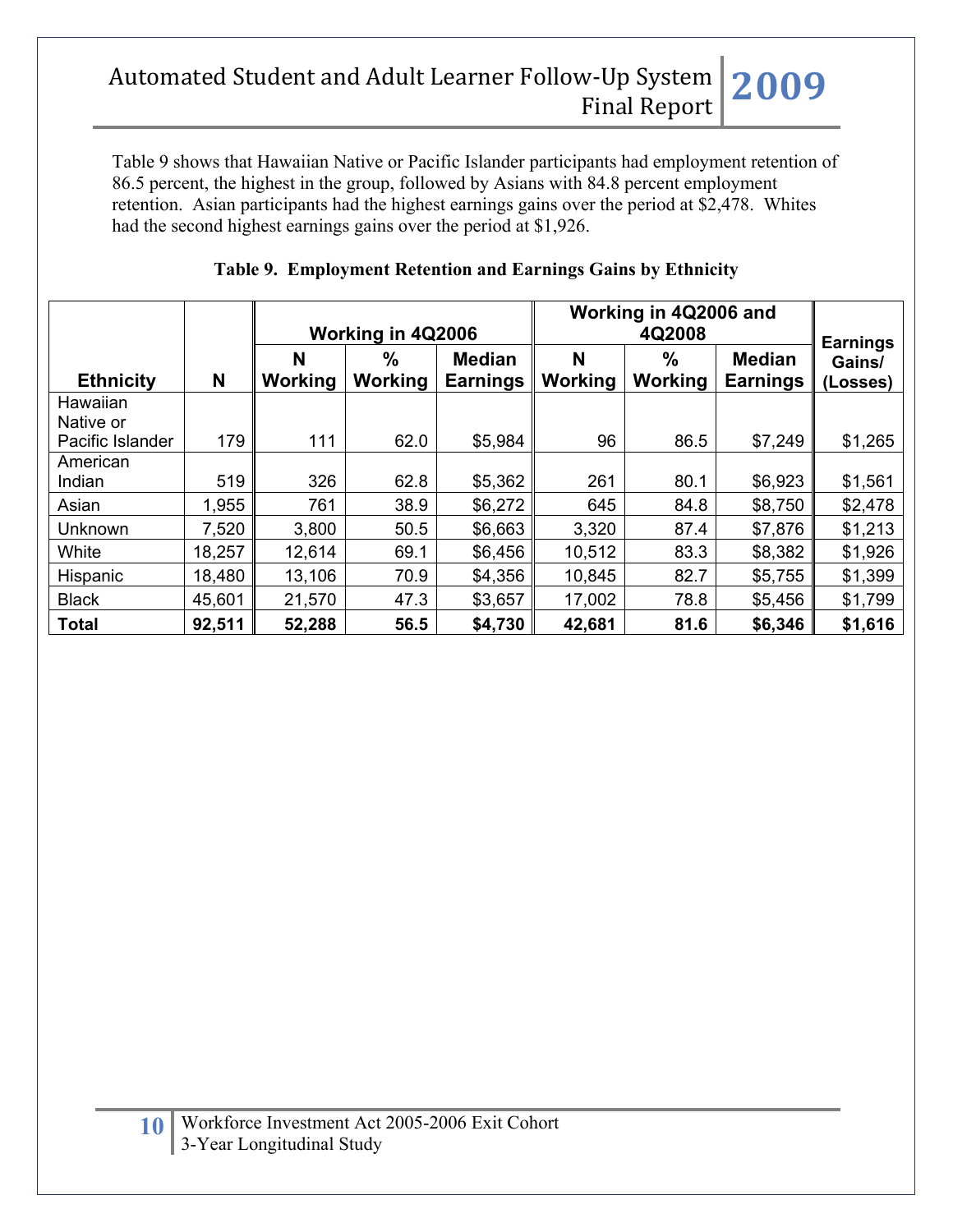Excluding participants whose grant type was unknown, those receiving Dislocated grants had the greatest employment retention over the study period at 87.0 percent (Table 10). Adult grant recipients had the largest median earnings gains, making \$1,545 more in 4Q2008 than in 4Q2006.

|                   |        |         | Working in 4Q2006 |                 | Working in 4Q2006 and<br>4Q2008 |                |                 | <b>Earnings</b> |
|-------------------|--------|---------|-------------------|-----------------|---------------------------------|----------------|-----------------|-----------------|
|                   |        | N       | $\frac{0}{0}$     | <b>Median</b>   | N                               | $\frac{0}{0}$  | <b>Median</b>   | Gains/          |
| <b>Grant Type</b> | N      | Working | Working           | <b>Earnings</b> | <b>Working</b>                  | <b>Working</b> | <b>Earnings</b> | (Losses)        |
| <b>Dislocated</b> | 8,471  | 6,596   | 77.9              | \$6,028         | 5,739                           | 87.0           | \$7,448         | \$1,420         |
| Youth             | 11,329 | 5,893   | 52.0              | \$1,939         | 4,453                           | 75.6           | \$3,466         | \$1,527         |
| Adult             | 32,143 | 24,893  | 77.4              | \$5,825         | 20,669                          | 83.0           | \$7,370         | \$1,545         |
| Unknown           | 40,568 | 14,906  | 36.7              | \$3,611         | 11,820                          | 79.3           | \$5,473         | \$1,862         |
| <b>Total</b>      | 92,511 | 52,288  | 56.5              | \$4,730         | 42,681                          | 81.6           | \$6,346         | \$1,616         |

## **Table 10. Employment Retention and Earnings Gains by Grant Type**

Participants receiving Vocational Training had the highest employment retention over the study period at 83.0 percent (Table 11). Non-vocational training recipients had the highest earnings gains over the study period at \$1,657.

| Table 11. Employment Retention and Earnings Gains by Training Activity |  |  |  |  |  |
|------------------------------------------------------------------------|--|--|--|--|--|
|------------------------------------------------------------------------|--|--|--|--|--|

|                                    |        |              | Working in 4Q2006      |                                  | Working in 4Q2006 and<br>4Q2008 |                 |                                  | <b>Earnings</b>    |
|------------------------------------|--------|--------------|------------------------|----------------------------------|---------------------------------|-----------------|----------------------------------|--------------------|
| <b>Training</b><br><b>Activity</b> | N      | N<br>Working | $\%$<br><b>Working</b> | <b>Median</b><br><b>Earnings</b> | N<br><b>Working</b>             | $\%$<br>Working | <b>Median</b><br><b>Earnings</b> | Gains/<br>(Losses) |
| Vocational<br>Training             | 13,492 | 10,124       | 75.0                   | \$5,047                          | 8,406                           | 83.0            | \$6,590                          | \$1,543            |
| Non-<br>Vocational                 | 79,019 | 42,164       | 53.4                   | \$4,636                          | 34,275                          | 81.3            | \$6,293                          | \$1,657            |
| <b>Total</b>                       | 92,511 | 52,288       | 56.5                   | \$4,730                          | 42,681                          | 81.6            | \$6,346                          | \$1,616            |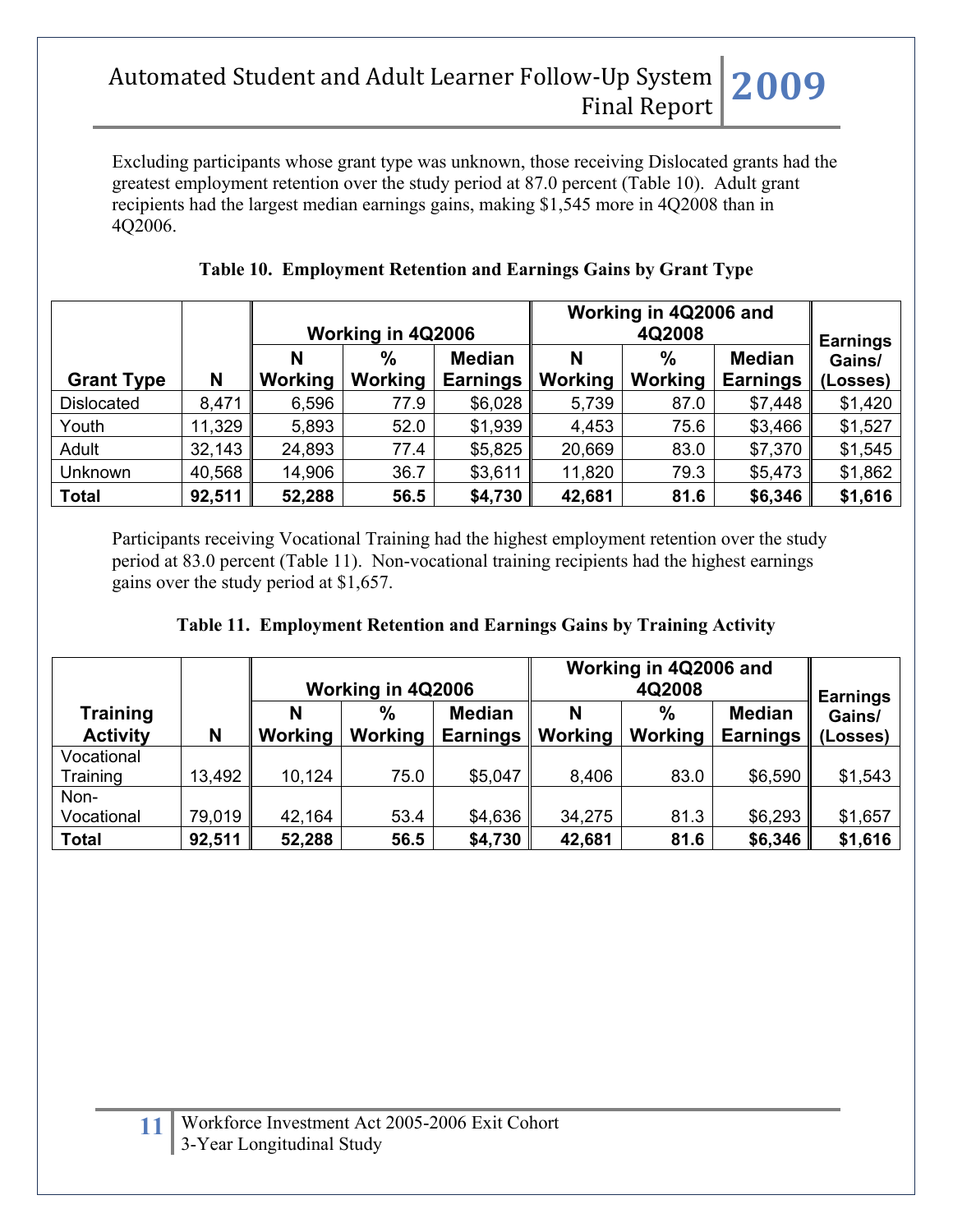Texoma LWDA had 88.2 percent of participants employed in 2006 employed in 2008, giving them the highest employment retention among LWDAs (Table 12). Participants from North Texas LWDA had the highest median earnings gains over the study period with \$2,644. They were followed by Permian Basin LWDA exiters with earnings gains of \$2,513.

|                         |        | Working in 4Q2006             |                          | Working in 4Q2006 and            | <b>Earnings</b> |                          |                                  |                    |
|-------------------------|--------|-------------------------------|--------------------------|----------------------------------|-----------------|--------------------------|----------------------------------|--------------------|
| <b>LWDA</b>             | N      | $\mathbf N$<br><b>Working</b> | $\frac{0}{0}$<br>Working | <b>Median</b><br><b>Earnings</b> | N<br>Working    | $\frac{9}{6}$<br>Working | <b>Median</b><br><b>Earnings</b> | Gains/<br>(Losses) |
| Concho Valley           | 278    | 166                           | 59.7                     | \$4,598                          | 134             | 80.7                     | \$6,057                          | \$1,459            |
| <b>South Plains</b>     | 287    | 205                           | 71.4                     | \$4,327                          | 178             | 86.8                     | \$6,087                          | \$1,760            |
| Panhandle               | 363    | 273                           | 75.2                     | \$5,619                          | 238             | 87.2                     | \$7,365                          | \$1,746            |
| South Texas             | 372    | 273                           | 73.4                     | \$4,324                          | 239             | 87.5                     | \$5,864                          | \$1,540            |
| Permian Basin           | 386    | 293                           | 75.9                     | \$4,855                          | 232             | 79.2                     | \$7,368                          | \$2,513            |
| North Texas             | 399    | 314                           | 78.7                     | \$5,876                          | 276             | 87.9                     | \$8,520                          | \$2,644            |
| <b>Heart of Texas</b>   | 401    | 269                           | 67.1                     | \$4,855                          | 224             | 83.3                     | \$6,916                          | \$2,061            |
| Unknown                 | 437    | 286                           | 65.5                     | \$3,691                          | 224             | 78.3                     | \$5,019                          | \$1,328            |
| Golden Crescent         | 482    | 364                           | 75.5                     | \$6,003                          | 309             | 84.9                     | \$8,205                          | \$2,202            |
| <b>Rural Capital</b>    | 562    | 347                           | 61.7                     | \$5,011                          | 281             | 81.0                     | \$5,975                          | \$964              |
| <b>West Central</b>     | 565    | 463                           | 82.0                     | \$5,917                          | 375             | 81.0                     | \$6,630                          | \$713              |
| Middle Rio Grande       | 582    | 362                           | 62.2                     | \$2,573                          | 298             | 82.3                     | \$4,570                          | \$1,997            |
| <b>Brazos Valley</b>    | 705    | 504                           | 71.5                     | \$4,749                          | 432             | 85.7                     | \$6,837                          | \$2,088            |
| North East Texas        | 723    | 452                           | 62.5                     | \$5,422                          | 377             | 83.4                     | \$7,268                          | \$1,846            |
| <b>Central Texas</b>    | 959    | 634                           | 66.1                     | \$3,838                          | 488             | 77.0                     | \$5,802                          | \$1,964            |
| <b>Cameron County</b>   | 1,326  | 659                           | 49.7                     | \$3,863                          | 574             | 87.1                     | \$5,674                          | \$1,811            |
| Texoma                  | 1,402  | 1,137                         | 81.1                     | \$6,889                          | 1,003           | 88.2                     | \$7,972                          | \$1,083            |
| <b>Coastal Bend</b>     | 1,497  | 910                           | 60.8                     | \$4,031                          | 753             | 82.7                     | \$5,418                          | \$1,387            |
| Deep East Texas         | 1,597  | 1,117                         | 69.9                     | \$4,929                          | 938             | 84.0                     | \$6,677                          | \$1,748            |
| Capital Area            | 1,783  | 1,110                         | 62.3                     | \$5,184                          | 900             | 81.1                     | \$6,527                          | \$1,343            |
| East Texas              | 2,769  | 1,529                         | 55.2                     | \$4,199                          | 1,236           | 80.8                     | \$6,281                          | \$2,082            |
| <b>Upper Rio Grande</b> | 2,783  | 1,727                         | 62.1                     | \$3,730                          | 1,407           | 81.5                     | \$5,110                          | \$1,380            |
| <b>Tarrant County</b>   | 2,890  | 1,652                         | 57.2                     | \$4,610                          | 1,275           | 77.2                     | \$6,364                          | \$1,754            |
| North Central           | 2,955  | 2,129                         | 72.1                     | \$6,924                          | 1,833           | 86.1                     | \$8,617                          | \$1,693            |
| Alamo                   | 3,497  | 2,314                         | 66.2                     | \$4,305                          | 1,889           | 81.6                     | \$5,503                          | \$1,198            |
| Lower Rio Grande Valley | 4,543  | 3,310                         | 72.9                     | \$3,932                          | 2,742           | 82.8                     | \$5,395                          | \$1,463            |
| South East Texas        | 4,969  | 2,663                         | 53.6                     | \$3,802                          | 2,124           | 79.8                     | \$5,581                          | \$1,779            |
| Dallas                  | 12,891 | 8,517                         | 66.1                     | \$6,088                          | 7,201           | 84.5                     | \$7,516                          | \$1,428            |
| <b>Gulf Coast</b>       | 40,108 | 18,309                        | 45.7                     | \$4,221                          | 14,501          | 79.2                     | \$6,059                          | \$1,838            |
| <b>Total</b>            | 92,511 | 52,288                        | 56.5                     | \$4,730                          | 42,681          | 81.6                     | \$6,346                          | \$1,616            |

## **Table 12. Employment Retention and Earnings Gains by LWDA**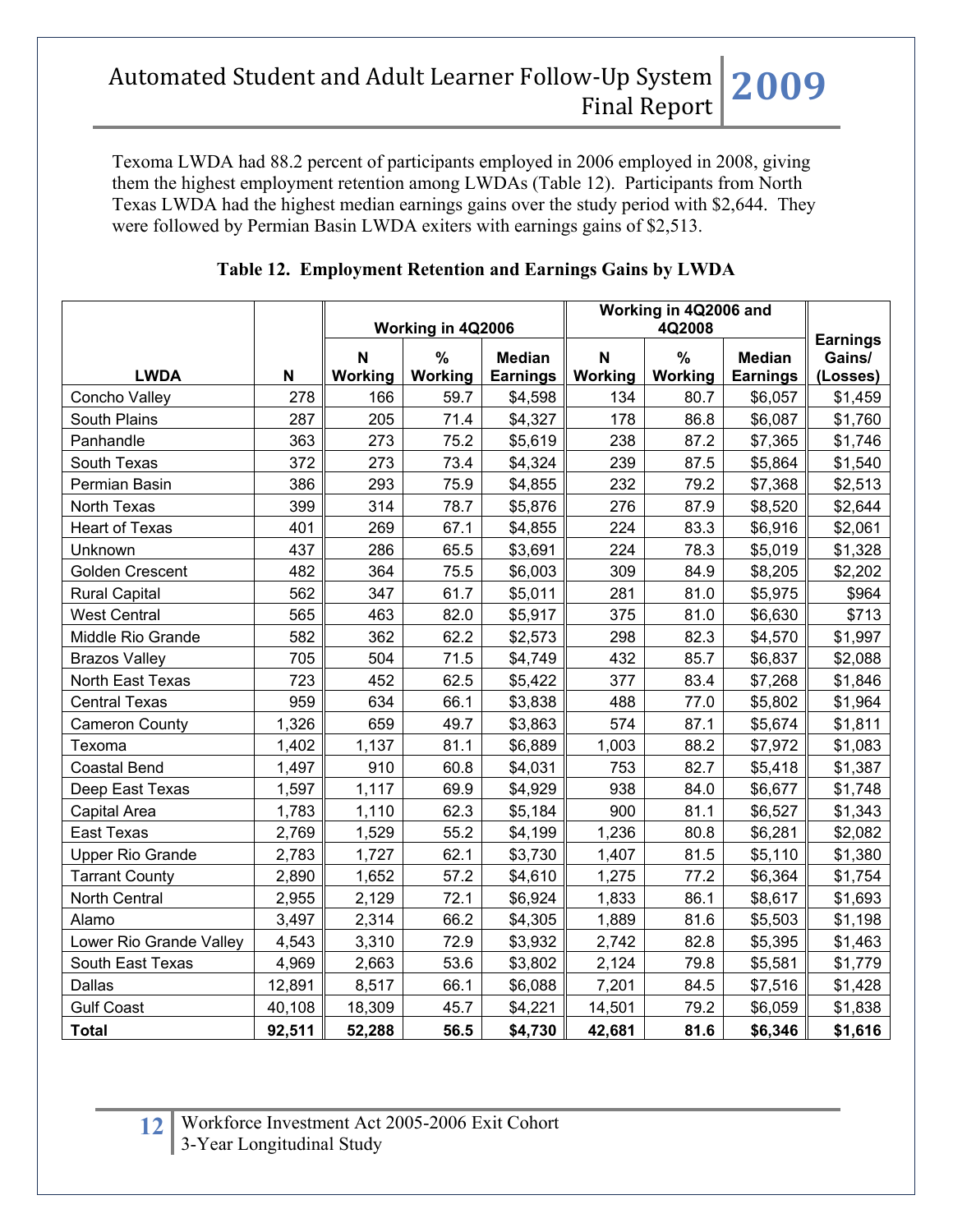Table 13 shows the top ten industries of employment for program participants employed at 4Q2006 and in 4Q2008. The Employment Services sector topped the list, followed by the Elementary and Secondary Schools sector. Participants working in the General Medical and Surgical Hospitals industry had the highest median earnings with \$9,626.

| <b>Industry of Employment</b>           | N<br>Working | <b>Median</b><br><b>Earnings</b> | <b>NAICS</b><br>Code |
|-----------------------------------------|--------------|----------------------------------|----------------------|
| <b>Employment Services</b>              | 2,676        | \$4,407                          | 5613                 |
|                                         |              |                                  |                      |
| <b>Elementary and Secondary Schools</b> | 1,769        | \$5,618                          | 6111                 |
| <b>General Medical and Surgical</b>     |              |                                  |                      |
| Hospitals                               | 1,698        | \$9,626                          | 6221                 |
| <b>Limited-Service Eating Places</b>    | 1,100        | \$2,537                          | 7222                 |
| <b>Home Health Care Services</b>        | 1,030        | \$3,757                          | 6216                 |
| <b>Other General Merchandise Stores</b> | 993          | \$4,614                          | 4529                 |
| Executive, Legislative, and Other       |              |                                  |                      |
| <b>General Government Support</b>       | 984          | \$8,087                          | 9211                 |
| Household and Institutional Furniture   |              |                                  |                      |
| and Kitchen Cabinet Manufacturing       | 903          | \$7,144                          | 3371                 |
| <b>Nursing Care Facilities</b>          | 877          | \$5,137                          | 6231                 |
| <b>Offices of Physicians</b>            | 793          | \$6,821                          | 6211                 |

#### **Table 13. Top 10 Industries of Employment for Participants Working in 4Q2006 and 4Q2008**